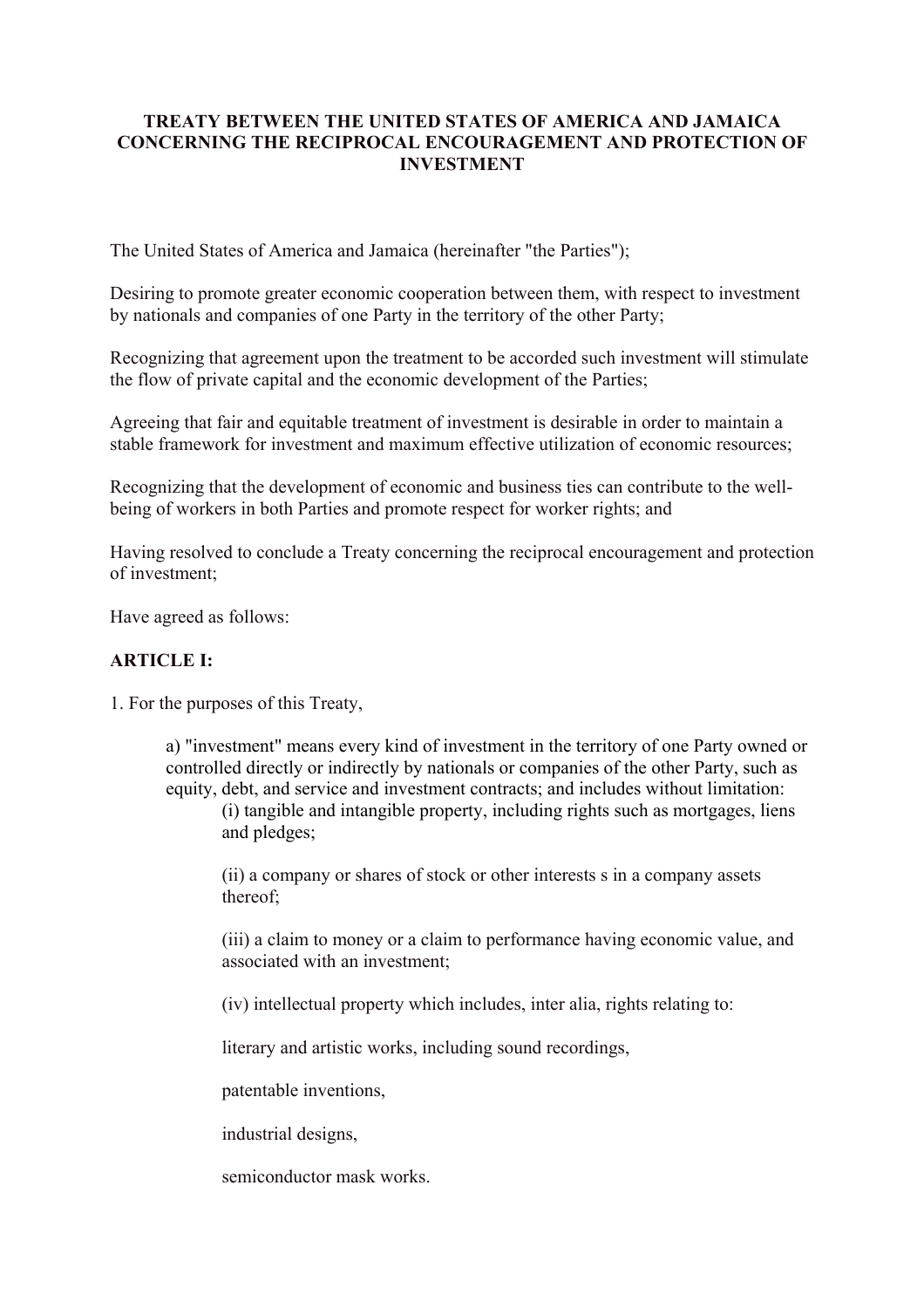trade secrets and confidential business information, and

trademarks, service marks, and trade names;

(v) any right conferred by law or contract, and any licenses and permits pursuant to law.

b) "company" of a Party means any kind of corporation, company, association, partnership, or other organization, legally constituted under laws and regulations of a Party or a political subdivision thereof whether or not organized for pecuniary gain, or privately or governmentally owned or controlled;

c) "national" of a Party means a natural person who is a national of a Party under its applicable law;

d) "return" means an amount derived from or associated with an investment, including profit; dividend; interest; capital gain; royalty payment; management, technical assistance or other fee; or returns in kind;

e) "associated activities" means the organization, control, operation, maintenance and disposition of companies, branches, agencies, offices, factories or other facilities for the conduct of business; the making, performance and enforcement of contracts; the acquisition, use, protection and disposition of property of all kinds including intellectual property rights; the borrowing of funds; the purchase, issuance, and sale of equity shares and other securities; the purchase of foreign exchange for imports; and other similar activities

2. Each Party reserves the right to deny to any company the advantages of this Treaty if nationals of any third country control such company and, in the case of a company of the other Party, that company has no substantial business activities in the territory of the other Party or is controlled by nationals of a third country with which the denying Party does not maintain normal economic relations.

3. Any alteration of the form in which assets are invested or reinvested shall not affect their character as an investment.

## **ARTICLE II:**

## 1.

a) Each Party shall permit and treat investments, and activities associated therewith, on a basis no less favorable than that accorded in like situations to investments or associated activities of its own nationals or companies ("national treatment"), or of nationals or companies of any third country ("most favored nation treatment"), whichever is the most favorable, subject to the right of each Party to make or maintain exceptions falling within one of the sectors or matters listed in the Annex to this Treaty. The treatment accorded investments and activities associated therewith pursuant to any exceptions to national treatment shall be that of most favored nation treatment, unless specified otherwise in the Annex.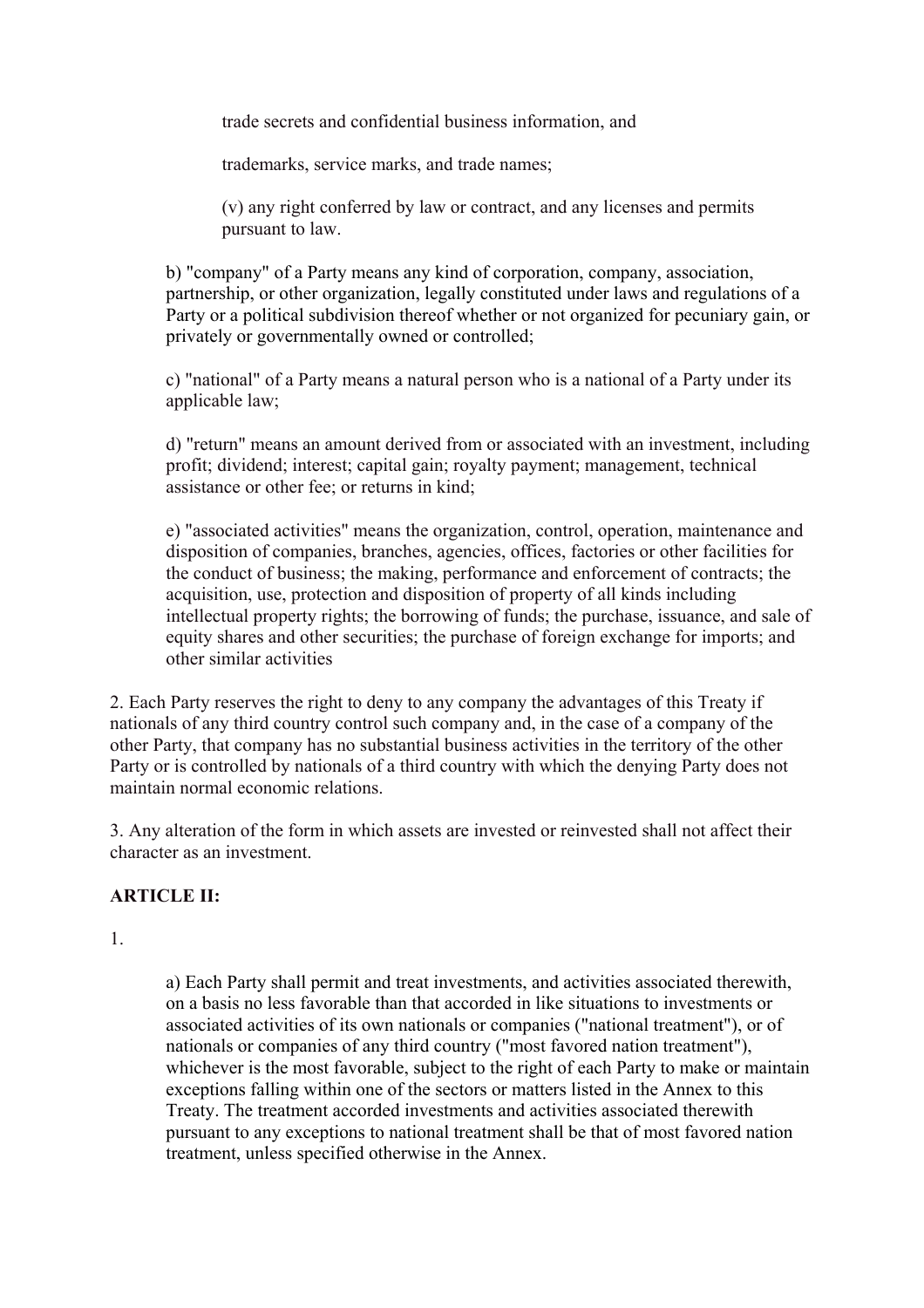b) Each Party agrees to notify the other Party before or on the date of entry into force of this Treaty of all such laws and regulations of which it is aware concerning the sectors or matters listed in the Annex. Moreover, each Party agrees to notify the other of any future exception with respect to the sectors or matters listed in the Annex, and to limit such exceptions to a minimum. Any future exception by either Party shall not apply to investments existing in that sector or matter at the time the exception becomes effective.

2.

a) Investments shall at all times be accorded fair and equitable treatment, shall enjoy full protection and security and shall in no case be accorded treatment less than that required by international law.

b) Neither Party shall in any way impair, by unreasonable or discriminatory measures the management, operation, maintenance, use, enjoyment, acquisition, expansion, or disposal of investments.

c) Each Party shall observe any obligation it may have entered into with regard to investments.

3. Subject to the laws of each Party relating to the entry, sojourn and employment of aliens, nationals of either Party shall be permitted to enter and to remain in the territory of the other Party for the purpose of establishing, developing, administering or advising on the operation of an investment to which they, or a company of the first Party that employs them, have committed or are in the process of committing a substantial amount of capital or other resources.

4. Subject to the laws of each Party relating to entry, sojourn and employment of aliens, companies which are legally constituted under the applicable laws or regulations or one Party, and which are investments, shall be permitted to engage top managerial personnel of their choice, regardless of nationality.

5. Neither Party shall impose performance requirements as a condition of establishment, expansion or maintenance of investments, which require or enforce commitments to export goods produced, or which specify that goods or services must be purchased locally, or which impose any other similar requirements, provided, however, that nothing in this paragraph shall preclude a Party from providing benefits and incentives to investments which export a proportion of the goods produced.

6. Each Party shall provide effective means of asserting claims and enforcing rights with respect to investments, investment agreements, and investment authorizations granted by a Party's foreign investment authority.

7. Each Party shall make publicly available all laws, regulations, administrative practices and procedures, and adjudicatory decisions that pertain to or affect investments.

8. The treatment accorded by the United States of America to investments and associated activities of nationals and companies of Jamaica under the provisions of this Article shall in any State, Territory or possession of the United States of America be no less favorable than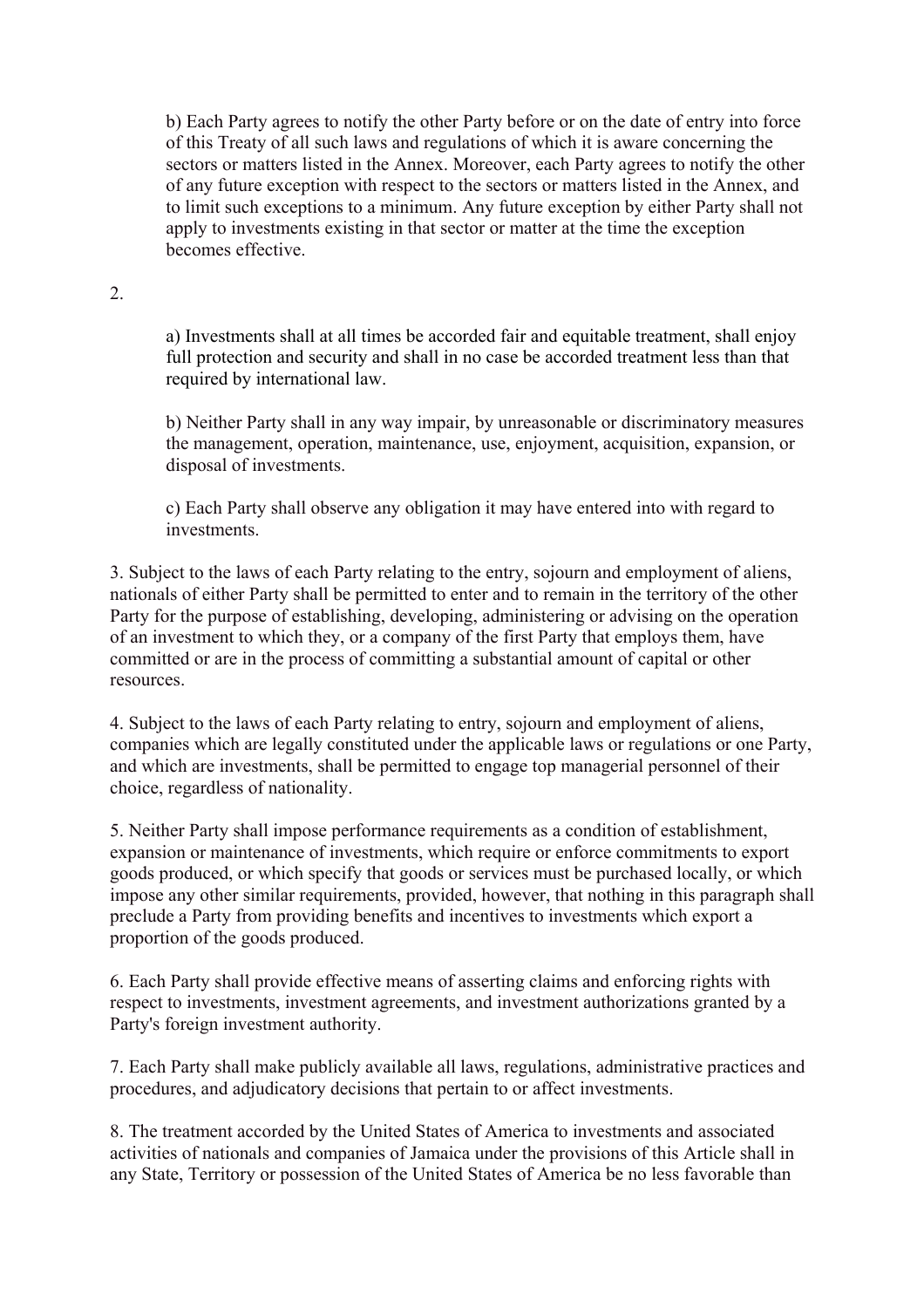the treatment accorded therein to investments and associated activities of nationals of the United States of America resident in, and companies legally constituted under the laws and regulations of, other States, Territories or possessions of the United States of America.

9. The most favored nation provisions of this Agreement shall not apply to advantages accorded by either Party to nationals or companies of any third country by virtue of:

a) that Party's binding obligations that derive from full membership in a free trade area or customs union, or from some other relationship which satisfies the requirements for a free trade area or customs union as set forth in Article XXIV of the General Agreement on Tariffs and Trade; or

b) that Party's binding obligations under any multilateral international agreement under the framework of the General Agreement on Tariffs and Trade.

# **ARTICLE III:**

1. Investments shall not be expropriated or nationalized either directly or indirectly through measures tantamount to expropriation or nationalization ("expropriation") except for a public purpose; in a nondiscriminatory manner; upon payment of prompt, adequate and effective compensation; and in accordance with due process of law and the general principles of treatment provided for in Article II(2) Compensation shall be equivalent to the fair market value of the expropriated investment immediately before the expropriatory action was taken or was made known by the authorities, whichever is earlier; be paid without delay; include interest at a commercially reasonable rate from the date of expropriation; be fully realizable; and be freely transferable at the prevailing market rate of exchange on the date of expropriation. The determination of fair market value shall no reflect any change in the value of the investment attributable to the expropriatory or to public knowledge of the expropriatory action before it was taken or made known by the authorities.

2. A national or company of either Party that asserts that all or part of its investment has been expropriated shall have a right to prompt review by the appropriate judicial or administrative authorities of the other Party to determine whether any such expropriation, and any compensation therefor, conforms to the provisions of this Treaty.

3. Nationals or companies of either Party whose investments suffer losses in the territory of the other Party owing to war or other armed conflict, revolution, state of national emergency, insurrection, civil disturbance or other similar events shall be accorded treatment by such other Party no less favorable than that accorded to its own nationals or companies or to nationals or companies of any third country, whichever is the most favorable treatment, as regards any measures it adopts in relation to such losses.

## **ARTICLE IV:**

1. Each Party shall permit all transfers related to an investment to be made freely and without delay into and out of its territory. Such transfers include (a) returns; (b) compensation pursuant to Article III; (c) payments arising out of an investment dispute; (d) payments made under a contract, including amortization of principal and accrued interest payments made pursuant to a loan agreement; (e) proceeds from the sale or liquidation of all or any part of an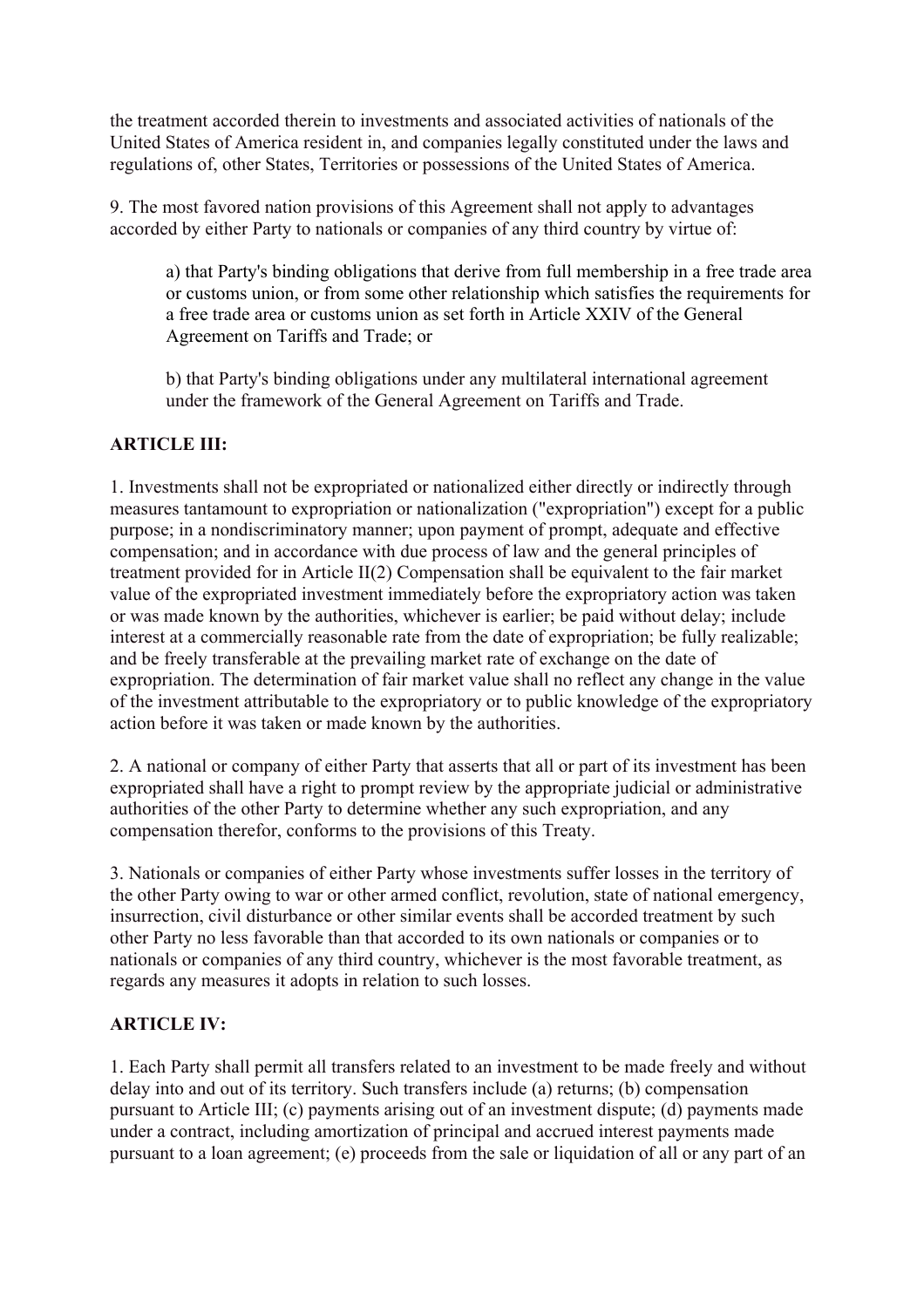investment; and (f) additional contributions to capital for the maintenance or development of an investment.

2. Except as provided in Article III paragraph 1, transfers shall be made in a freely usable currency at the prevailing market rate of exchange on the date of transfer with respect to spot transactions in the currency to be transferred.

3. Notwithstanding the provisions of paragraphs 1 and 2, either Party may maintain laws and regulations (a) requiring reports of currency transfer; and (b) imposing income taxes by such means as a withholding tax applicable to dividends or other transfers. Furthermore, either Party may protect the rights of creditors, or ensure the satisfaction of judgments in adjudicatory proceedings, or prevent fraudulent transfers, through the equitable, nondiscriminatory and good faith application of its law.

# **ARTICLE V:**

The Parties agree to consult promptly, on the request of either, to resolve any disputes in connection with the Treaty, or to discuss any matter relating to the interpretation or application of the Treaty.

# **ARTICLE VI:**

1. For purposes of this Article, an investment dispute is a dispute between a Party and a national or company of the other Party arising out of or relating to (a) an investment agreement between that Party and such national or company; (b) an investment authorization granted by that Party's foreign investment authority to such national or company; or (c) an alleged breach of any right conferred or created by this Treaty with respect to an investment.

2. In the event of an investment dispute, the parties to the dispute should initially seek a resolution through consultation and negotiation. If the dispute cannot be settled amicably, the national or company concerned may choose to submit the dispute for resolution:

a) to the courts or administrative tribunals of the Party that is a party to the dispute; or

b) in accordance with any applicable previously agreed disputesettlement procedures; or

c) in accordance with the terms of paragraph 3.

A party which elects one of the three procedures mentioned in this paragraph does so to the exclusion of the others.

3.

a) Provided that the national or company concerned has not submitted the dispute for resolution under paragraph 2 (a) or (b) and that six months have elapsed from the date on which the dispute arose, the national or company concerned may choose to consent in writing to the submission of the dispute for settlement by binding arbitration:

(i) to the International Centre for the Settlement of Investment Disputes ("Centre") established by the Convention on the Settlement of Investment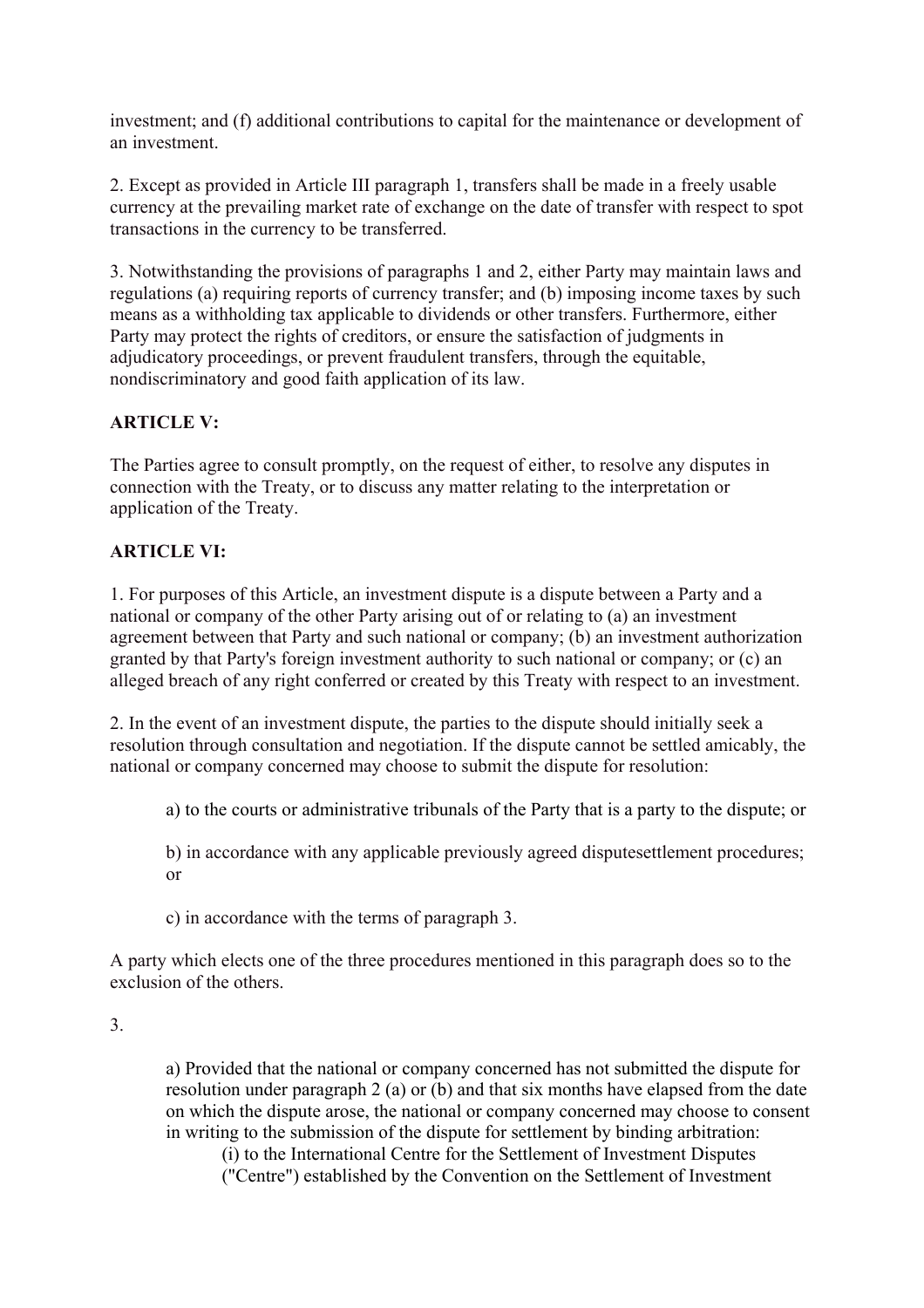Disputes between States and Nationals of Other States, done at Washington, March 18, 1965 ("ICSID Convention"), provided that the Party is a party to such Convention; or

(ii) in accordance with the Arbitration Rules of the United Nations Commission on International Trade Law; or

(iii) to any other arbitration institution, or in accordance with any other arbitration rules, as may be mutually agreed between the parties to the dispute.

b) Once the national or company concerned has so consented, either party to the dispute may initiate arbitration in accordance with the choice so specified in the consent.

4. Each Party hereby consents to the submission of any investment dispute for settlement by binding arbitration in accordance with the choice specified in the written consent of the national or company under paragraph 3. Such consent, together with the written consent of the national or company when given under paragraph 3 shall satisfy the requirement for written consent of the parties to the dispute for purposes of Chapter II of the ICSID Convention (Jurisdiction of the Centre).

5. Any arbitral award rendered pursuant to this Article shall be final and binding on the parties to the dispute. Each Party undertakes to carry out without delay the provisions of any such award and to provide in its territory for its enforcement.

6. In any proceeding involving an investment dispute, a Party shall not assert, as a defense, counterclaim, right of setoff or otherwise, that the national or company concerned has received or will receive, pursuant to an insurance or guarantee contract, indemnification or other compensation for all or part of its alleged damages.

7. For purposes of an arbitration held under paragraph 3 of this Article, any company legally constituted under the applicable laws and regulations of either Party or a political subdivision hereof but that, immediately before the occurrence of the event or events giving rise to the dispute, was an investment of nationals or companies of the other Party, shall be treated as a national or company of such other Party in accordance with Article 25(2)(b) of the ICSID **Convention** 

8. As provided for in Article 27 of the Convention, neither Party shall give diplomatic protection, or bring an international claim, in respect of a dispute which one of its nationals or companies has consented to submit to arbitration under the Convention, unless the other Party which is party to the dispute shall have failed to abide by and comply with the award rendered in such dispute. Diplomatic protection, for the purposes of this paragraph, shall not include informal diplomatic exchanges for the sole purpose of facilitating a settlement of the dispute.

## **ARTICLE VII:**

1. Any dispute between the Parties concerning the interpretation or application of the Treaty which is not resolved through consultations or other diplomatic channels, shall be submitted, upon the request of either Party, to an arbitral tribunal for binding decision in accordance with the applicable rules of international law. In the absence of an agreement by the Parties to the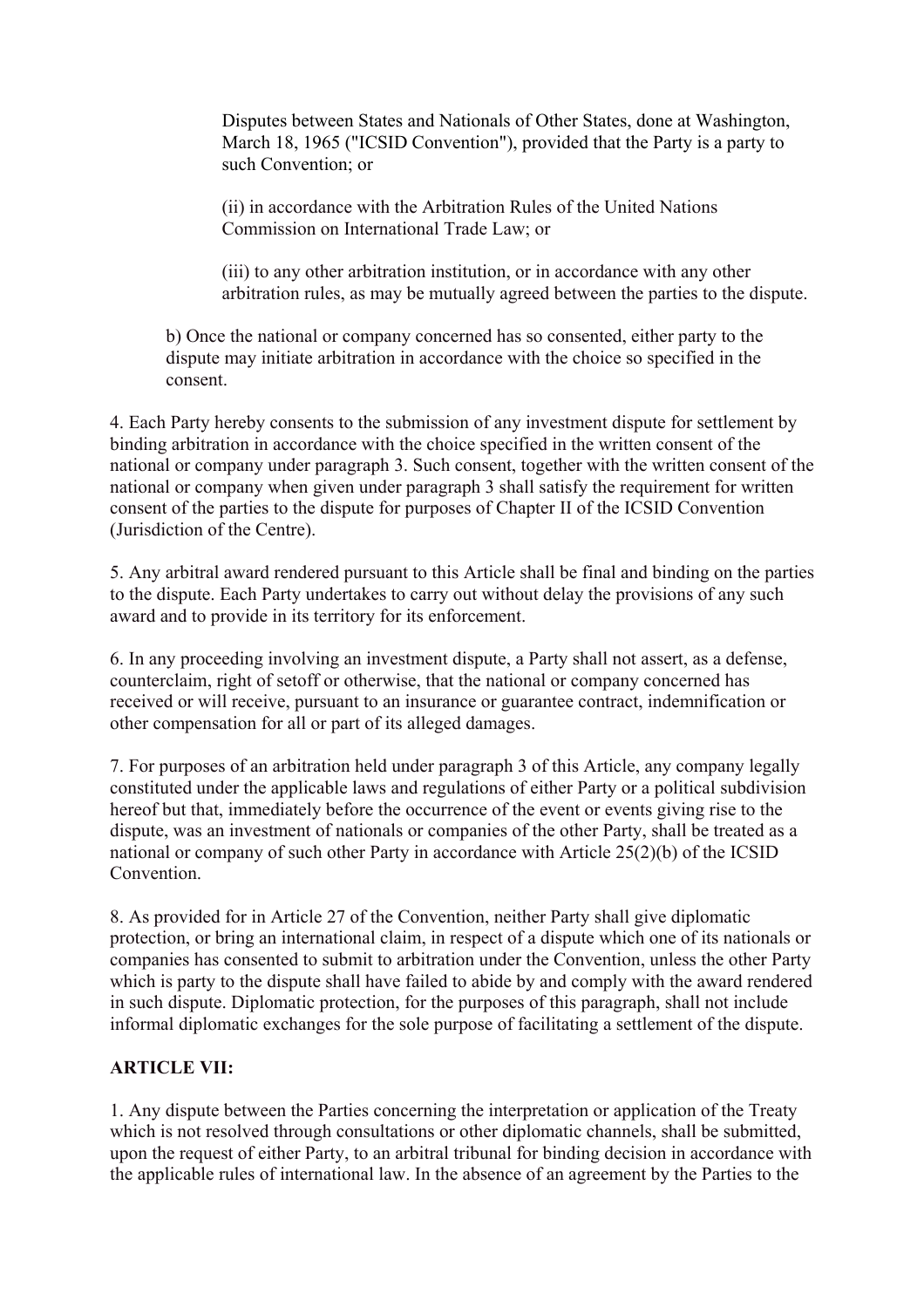contrary, the arbitration rules of the United Nations Commission on International Trade Law (UNCITRAL), except to the extent modified by the Parties or by the arbitrators with the consent of the Parties, shall govern.

2. Within two months of receipt of a request, each Party shall appoint an arbitrator. The two arbitrators shall select a third arbitrator as Chairman, who is a national of a third State. The UNCITRAL Rules for appointing members of three member panels shall apply *mutatis mutandis* to the appointment of the arbitral panel except that the appointing authority referenced in those rules shall be he Secretary General of the International Centre for the Settlement of Investment Disputes.

3. Unless otherwise agreed, all submissions shall be made and all hearings shall be completed within six months of the date of selection of the third arbitrator, and the Tribunal shall render its decisions within two months of the date of the final submissions or the date of the closing of the hearings, whichever is later.

4. Expenses incurred by the Chairman, the other arbitrators, and other costs of the proceedings shall be paid for equally by the Parties.

## **ARTICLE VIII:**

The provisions of Article VI and VII shall not apply to a dispute arising (a) under the export credit, guarantee or, insurance programs of the Export-Import Bank of the United States, or (b) under other official credit, guarantee or insurance arrangements pursuant to which the Parties have atreed to other means of settling disputes.

## **ARTICLE IX:**

This Treaty shall not derogate from:

a) laws and regulations, administrative practices or procedures, or administrative or adjudicatory decisions of either Party;

b) international legal obligations; or

c) obligations assumed by either Party, including those contained in an investment agreement or an investment authorization granted by a Party's foreign investment authority,

that entitle investments or associated activities to treatment more favorable than that accorded by this Treaty in like situations.

#### **ARTICLE X:**

1. This Treaty shall not preclude the application by either Party of measures necessary for the maintenance of public order, the fulfillment of its obligations under the Chapter of the United Nations with respect to the maintenance or restoration of international peace or security, or the protection of its own essential security interests.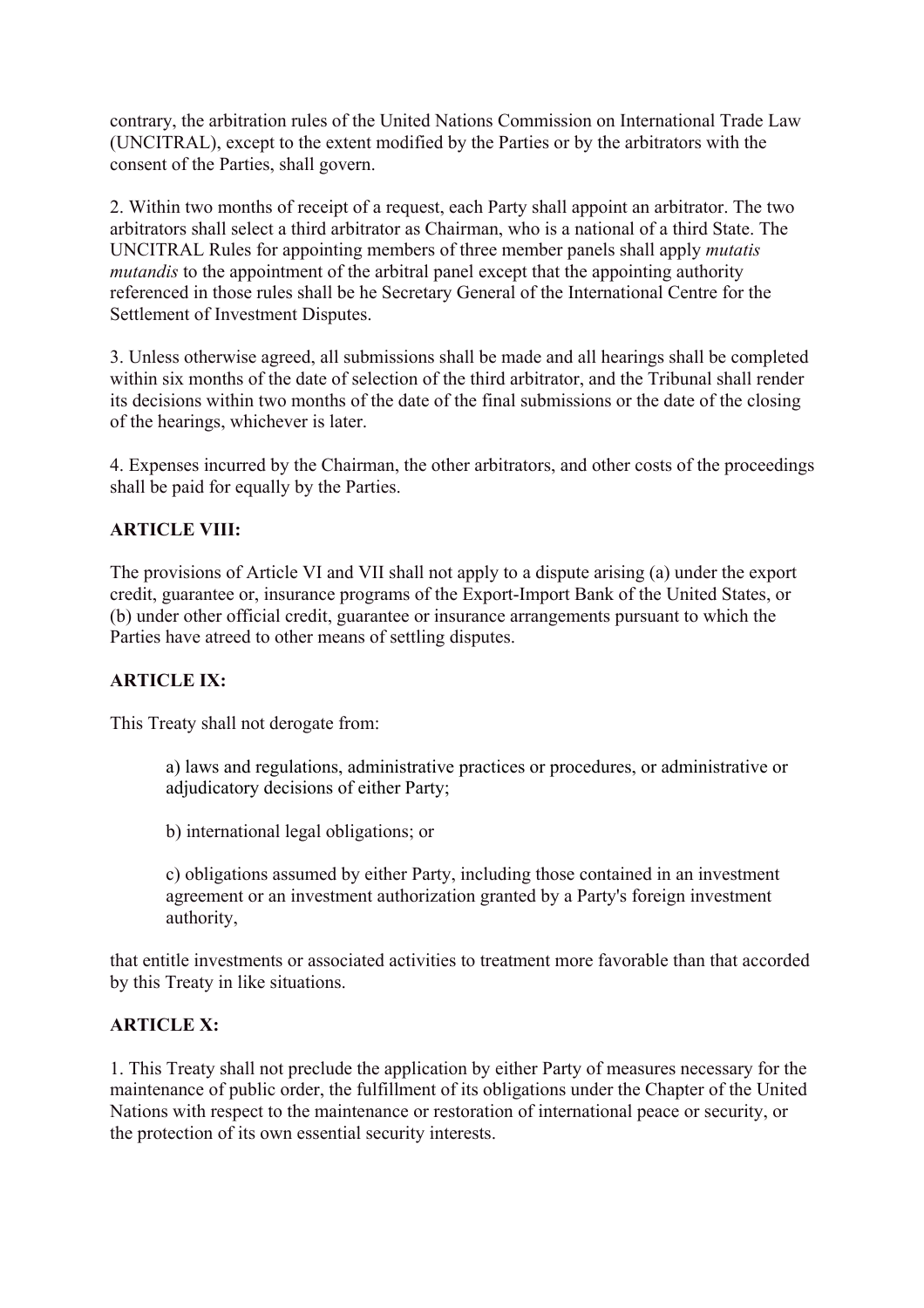2. This Treaty shall not preclude either Party from prescribing special formalities in connection with the establishment of investments, but such formalities shall not impair the substance of any of the rights set forth in this Treaty.

# **ARTICLE XI:**

1. With respect to its tax policies, each Party shall strive to accord fairness and equity in the treatment of investments of nationals and companies of the other Party.

2. Nevertheless, the provisions of this Treaty, and in particular Articles VI and VII, shall apply to matters of taxation only with respect to the following:

a) expropriation, pursuant to Article III;

b) transfers, pursuant to article IV; or

c) the observance and enforcement of terms of an investment agreement or authorization as referred to in Article VI (1) (a) or (b),

to the extent they are not subject to the dispute settlement provisions of a Convention for the avoidance of double taxation between the two Parties, or have been raised under such settlement provisions and are not resolved within a reasonable period of time.

# **ARTICLE XII:**

This Treaty shall apply to the political subdivisions of the Parties.

# **ARTICLE XIII:**

1. This Treaty shall enter into force thirty days after the date of exchange of instruments of ratification. It shall remain in force for a period of ten years and shall continue in force unless terminated in accordance with paragraph 2 of this Article. It shall apply to investments existing at the time of entry into force as well as to investments made or acquired thereafter.

2. Either Party may, by giving one year's written notice to the other Party, terminate this Treaty at the end of the initial ten year period or at any time thereafter.

3. With respect to investments made or acquired prior to the date of termination of this Treaty and to which this Treaty otherwise applies, the provisions of all of the other Articles of this Treaty shall thereafter continue to be effective for a further period of ten years from such date of termination.

4. The Annex and Protocol shall form an integral part of the Treaty.

IN WITNESS WHEREOF, the respective plenipotentiaries have signed this Treaty.

DONE in duplicate at Washington on the fourth day of February, 1994, in the English language.

FOR THE UNITED STATES OF AMERICA: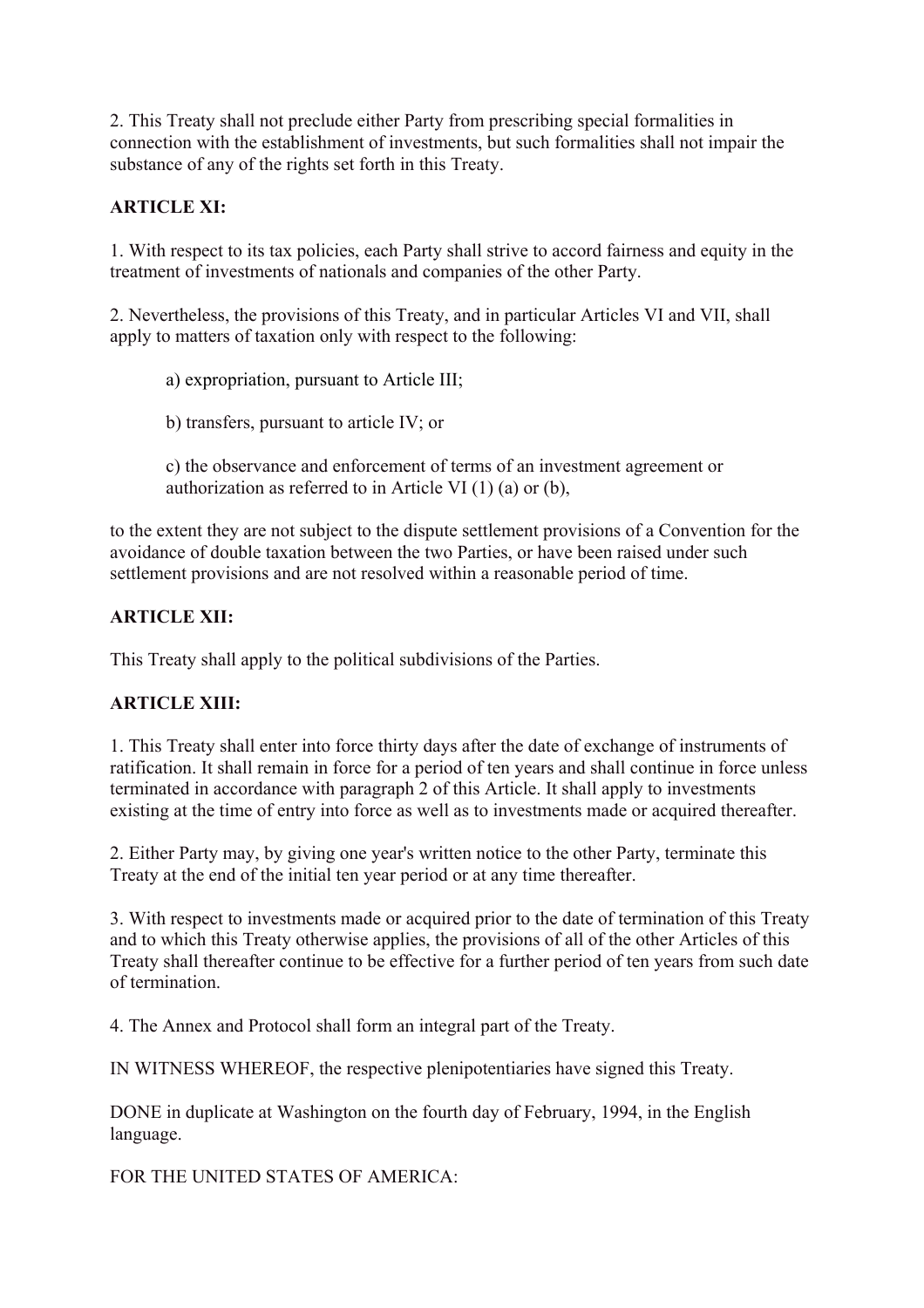## **ANNEX**

1. The United States reserves the right to make or maintain limited exceptions to national treatment, as provided in Article II, paragraph 1, in the sectors or matters it has indicated below:

air transportation; ocean and coastal shipping; banking; insurance; government grants; government insurance and loan programs; energy and power production; customhouse brokers; ownership of real property; ownership and operation of broadcast or common carrier radio and television stations; ownership of shares in the Communications Satellite Corporation; the provision of common carrier telephone and telegraph services; the provision of submarine cable services; use of land and natural resources; mining on the public domain; maritime services and maritimerelated services; and primary dealership in United Stales government securities.

2. The United States reserves the right to make or maintain limited exceptions to most favored nation treatment, as provided in Article II, paragraph 1, in the sectors or matters it has indicated below:

ownership of real property; mining on the public domain; mari-time services and maritimerelated services; and primary dealership in United States government: securities.

3. Jamaica reserves the right to make or maintain limited exceptions to national treatment, as provided in Article II, paragraph 1 in the sectors or matters it has indicated below:

civil aviation; real estate; banking; shipping; communications (including postal and telegraph services, and broadcasting); mining and natural resources; government grants and other assistance to small-scale enterprises with total assets of U.S. \$50,000 or less; customs brokerages; car rental; real estate agencies; travel agencies; gaming; betting and lotteries.

4. Jamaica reserves the right to make or maintain limited exceptions to most favored nation treatment, as provided in Article II, paragraph 1, in the sectors or matters it has indicated below:

shipping.

#### **PROTOCOL**

1. The Parties understand that the term "regulations" in Article  $II(1)(b)$  includes, where appropriate, the provisions of a treaty to which one of the Parties has adhered.

2. With respect to Article II(4), neither Party shall apply its laws and regulations to require that its nationals be engaged as top managerial personnel by investments.